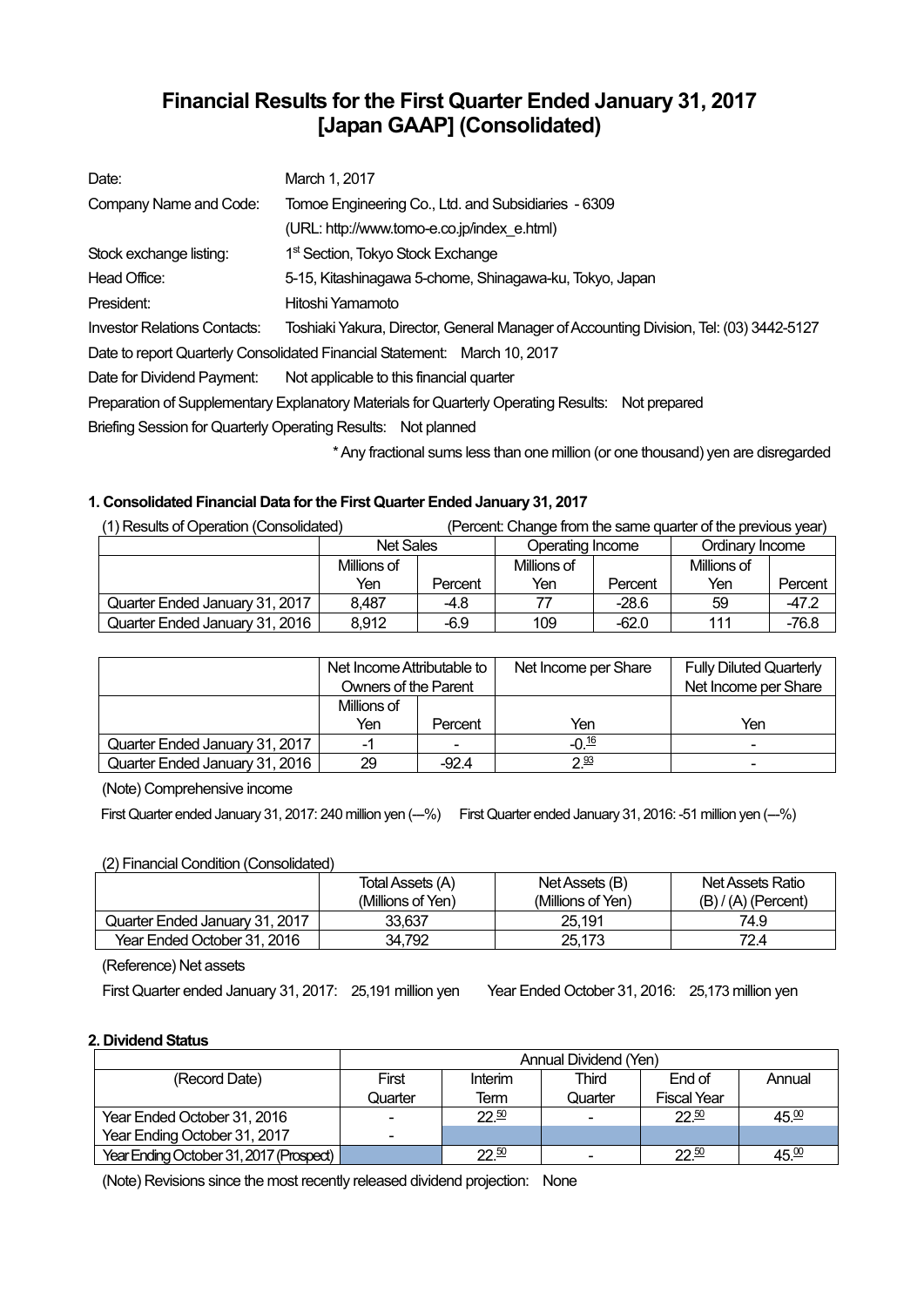### **3. Forecast for Earnings for the Year Ending October 31, 2017 (Consolidated)**

|                             |                   |           |                   |           | (Percent change from the previous Full Business Year) |           |
|-----------------------------|-------------------|-----------|-------------------|-----------|-------------------------------------------------------|-----------|
|                             | <b>Net Sales</b>  |           | Operating Income  |           | Ordinary Income                                       |           |
|                             | (Millions of Yen) | (Percent) | (Millions of Yen) | (Percent) | (Millions of Yen)                                     | (Percent) |
| 2 <sup>nd</sup> Quarter YTD | 20.770            | 4.6       | 680               | $-26.0$   | 680                                                   | $-13.9$   |
| <b>Full Business Year</b>   | 41.700            | 6.4       | .790              | $-9.1$    | 1,780                                                 | $-0.0$    |

|                             | Net Income Attributable to    |         | Net Income per Share |
|-----------------------------|-------------------------------|---------|----------------------|
|                             | <b>Owners of the Parent</b>   |         |                      |
|                             | (Millions of Yen)   (Percent) |         | Yen                  |
| 2 <sup>nd</sup> Quarter YTD | 430                           | $-15.0$ | $4.3 \, 0.9$         |
| <b>Full Business Year</b>   | 1.180                         | 21.8    | 118 $\frac{25}{3}$   |

(Note) Revisions since the most recently released dividend projection: None

#### **Notes**

(1) Significant changes in subsidiaries during this period (changes in specific subsidiaries involving changes in the scope of consolidation): None

Number of new subsidiaries: (Company names):

Number of eliminated subsidiaries: (Company names):

(2) Adoption of simplified accounting method and the specific accounting method: None

(3) Changes of the principles, procedures, and representation of the accounting policies

1) Change due to revision of accounting standard: Existing

- 2) Other changes than the above 1): None
- 3) Change in accounting estimates: None
- 4) Retrospective restatements: None

For more information, please refer to (3) [Changes in accounting principles, changes in accounting estimates and retrospective restatements] of 2. [Matters Concerning Summary Information (Notes)] on page 4 of attached document.

- (4) Number of outstanding shares (Common stock)
	- 1) Number of outstanding shares as of quarter-end and year-end (including treasury stocks)

At January 31, 2017: 10,533,200 shares At October 31, 2016: 10,533,200 shares

2) Number of treasury stocks as of quarter-end and year-end

At January 31, 2017: 554,817 shares At October 31, 2016: 554,667 shares

- 3) Number of average shares (accumulated quarterly total)
	- At January 31, 2017: 9,978,525 shares At January 31, 2016: 9,978,533 shares

\*Disclosure concerning status of implementation of quarterly review procedure

This quarterly earnings report is exempt from the quarterly review procedure based on the Financial Instruments and Exchange Act. At the time of disclosure of this quarterly earnings report, the Company has not completed a quarterly review procedure based on the Financial Instruments and Exchange Act.

\*Explanations for appropriate use of the earnings forecast and other special instructions

The forward-looking statements such as a forecast of our financial results described herein are based on the information currently available to us and certain assumptions that we believe are reasonable. Actual results could differ materially due to various factors.

Please refer to the Financial Results for the Quarter (Attachments) on page 3, (3) [Analysis of Future Forecast on Quarterly Consolidated Earnings Forecast] of 1. [Qualitative Information on Quarterly Consolidated Operating Results] for the operating results forecast.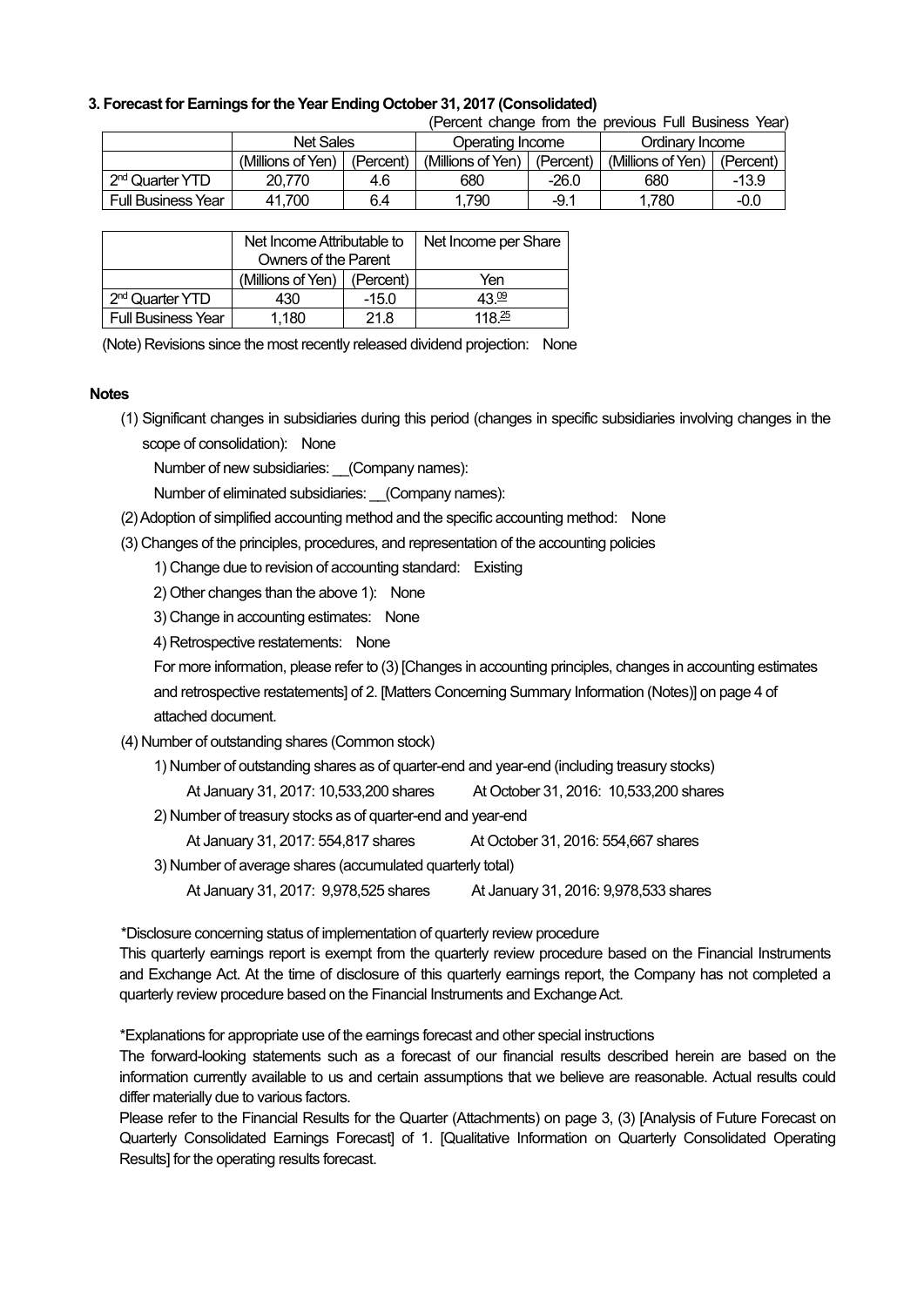## **Table of Contents (Supporting Data)**

| (1) |                                                                                                   |  |
|-----|---------------------------------------------------------------------------------------------------|--|
| (2) |                                                                                                   |  |
| (3) |                                                                                                   |  |
|     |                                                                                                   |  |
| (1) | Changes to material subsidiaries during the consolidated cumulative first quarter4                |  |
| (2) | Application of special accounting method in the preparation of quarterly consolidated financial   |  |
| (3) | Changes in accounting principles, changes in accounting estimates and retrospective restatements4 |  |
|     |                                                                                                   |  |
| (1) |                                                                                                   |  |
| (2) | Quarterly Consolidated Statements of Income & Quarterly Consolidated Statements of Comprehensive  |  |
|     |                                                                                                   |  |
|     |                                                                                                   |  |
|     |                                                                                                   |  |
| (3) |                                                                                                   |  |
|     |                                                                                                   |  |
|     |                                                                                                   |  |
|     |                                                                                                   |  |
|     |                                                                                                   |  |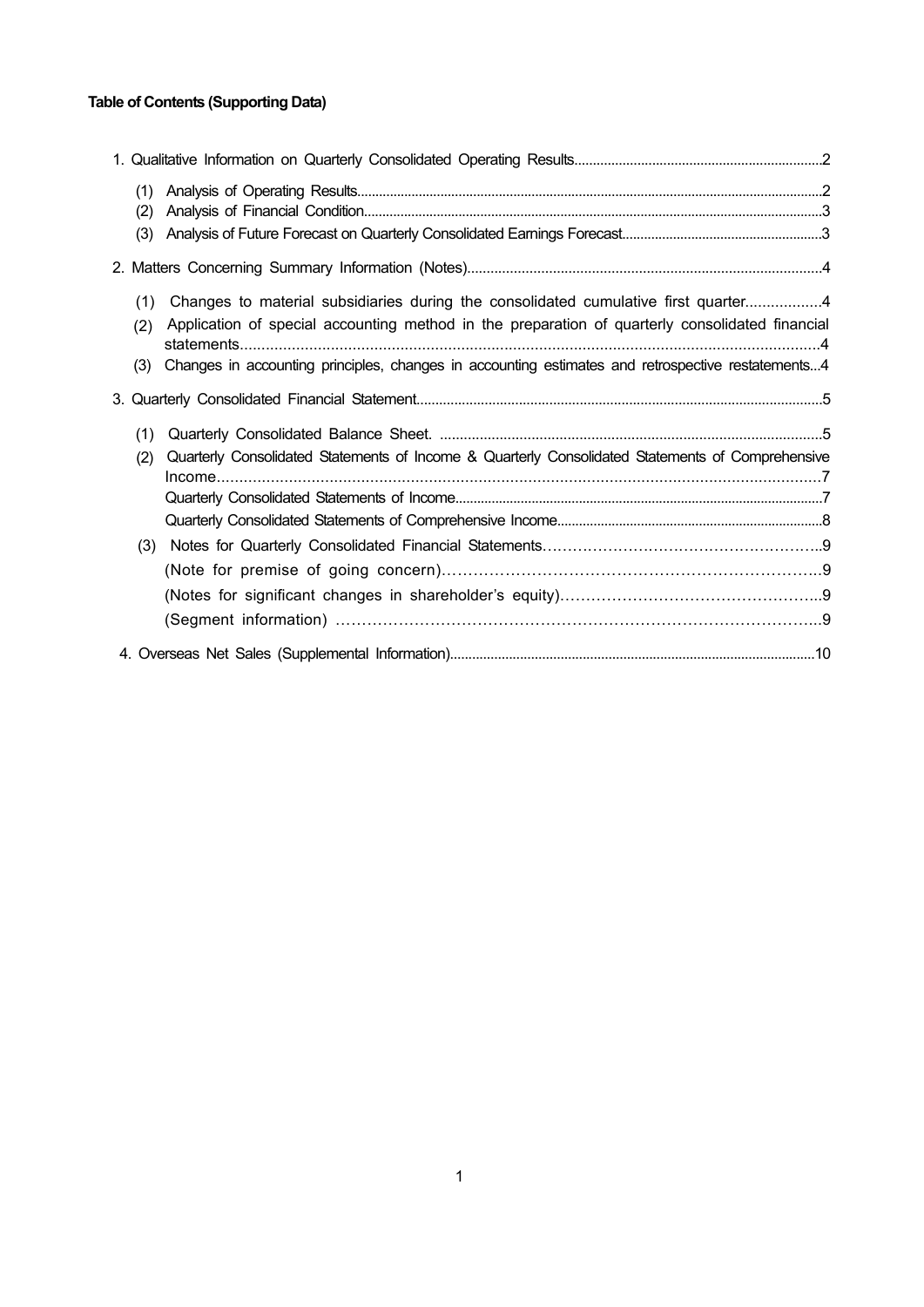## **1. Qualitative Information on Quarterly Consolidated Operating Results**

## **(1) Analysis of Operating Results**

Although the recovery in personal consumption remained lackluster, Japan's economy during the first quarter was supported by the ongoing recovery in exports and a pickup in capital investment against the backdrop of improvements in the overseas economy, and is maintaining its gradual recovery trend. On the other hand, circumstances that included protectionist policies in the United States, the confusion roiling European politics, and the deceleration of China's economy hung over other countries as risks, clouding the outlook.

Given these circumstances, net sales for the Tomoe Engineering Group for the consolidated first quarter slipped 4.8% from the same period last year to 8,487 million yen because of decreasing sales in both the Machinery & Equipment Business and the Chemical Product Business. From an earnings aspect, profits were higher in the Chemical Products Business, but operating income was 77 million yen, 28.6% down from the same period last year against the backdrop of lower net sales in the Machinery & Equipment Business, while ordinary income came to 59 million yen, 47.2% down from the same period last year because of an increase in foreign exchange losses. Profit attributable to owners of the parent fell to a net loss of 1 million yen, 30 million yen down from 29 million yen reported in the same period last year.

## Operating results by segment were as follows.

#### (Machinery & Equipment Business)

In the Machinery & Equipment Business, consolidated net sales for the year-to-date period were 1,218 million yen, 6.8% down from the same period last year. Although net sales of components and repair services for overseas expanded, and net sales of machinery, components and repair services for domestic private sector demand remained steady, net sales of components and repair services for domestic public sector demand were affected by postponements and contracted, and there were no net sales of abrasive grain slurry recycling equipment to China. With respect to earnings during the period, income was affected by the decline of net sales in all of Tomoe's businesses, and operating income fell from the operating income of 277 million yen reported in the same period one year ago to a loss of 310 million yen.

#### (Chemical Products Business)

In the Chemical Products Business, net sales of materials for housing and construction applications in the industrial materials sector and net sales of materials for transport of semiconductor components in the electronics materials sector were robust, and the Shenzhen plastic compounding business exhibited a recovery trend, but net sales of resin raw materials in the domestic plastics sector, UV curing resin and flame retardant in the fine chemicals sector, and ceramics products for semiconductor fabrication equipment in the advanced materials sector, all declined. As a result, consolidated net sales for the first quarter were 7,268 million yen, 4.4% down from the same period last year. With respect to earnings, operating income was driven by the growth in net sales for products in the industrial materials sector, which have comparatively high margins, and amounted to 388 million yen, 0.6% up from the same period one year earlier.

#### **(2) Analysis of Financial Condition**

Total assets as of the end of the consolidated first quarter under review were 33,637 million yen, down 3.3% or 1,154 million yen from the end of the previous consolidated fiscal year. This mainly reflected an increase of 1,328 million yen in inventory, and a decrease of 1,527 million yen in notes and accounts receivable–trade, and a decrease of 1,328 million yen in cash and deposits.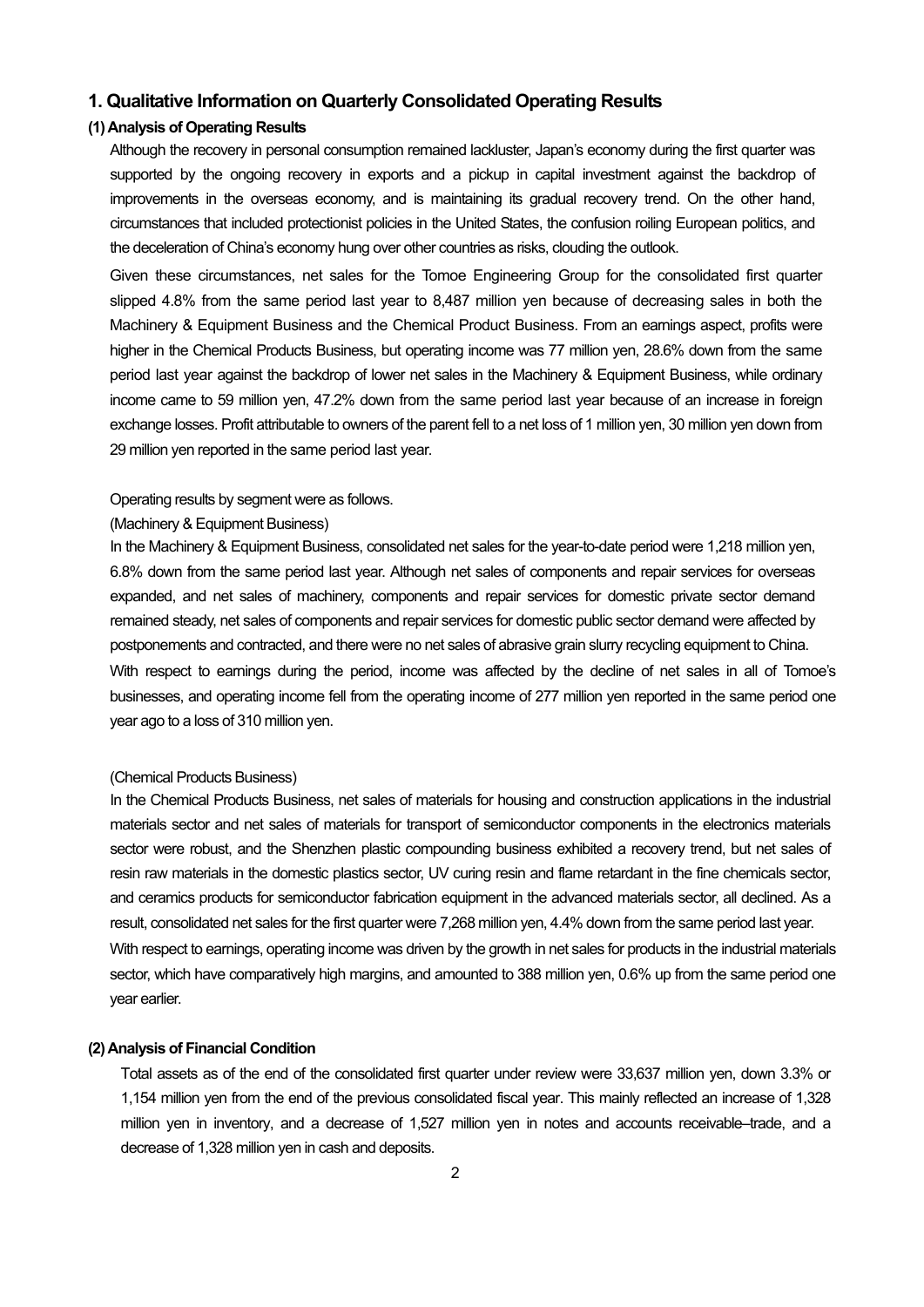Liabilities were 8,445 million yen, up 12.2% or 1,172 million yen from the end of the previous consolidated fiscal year, mainly because of an increase of 221 million yen in advances received, a decrease of 617 million yen in income tax payable, a decrease of 475 million yen in provision for Bonuses, and a decrease of 100 million yen in notes and accounts payable-trade.

Net assets stood at 25,191 million yen, 17 million yen or 0.1% up from the end of the previous consolidated fiscal year. This mainly reflected a decrease by 224 million yen in retained earnings because of a dividend payment of 224 million yen, an increase of 90 million yen in valuation difference on available-for-sale securities, and a 113 million yen increase in the translation adjustments account.

As a result of the above changes, the equity ratio at the end of the consolidated first quarter under review increased by 2.5 point compared with the end of the previous consolidated fiscal year to 74.9%.

### **(3) Analysis of Future Forecast on Quarterly Consolidated Earnings Forecast**

There are no revisions to the consolidated earnings forecast figures for the fiscal year ending in October 31, 2017 that were announced in the "Financial Results for the Fiscal Year Ended October 31, 2016 [Japan GAAP] (Consolidated)" released on December 7, 2016.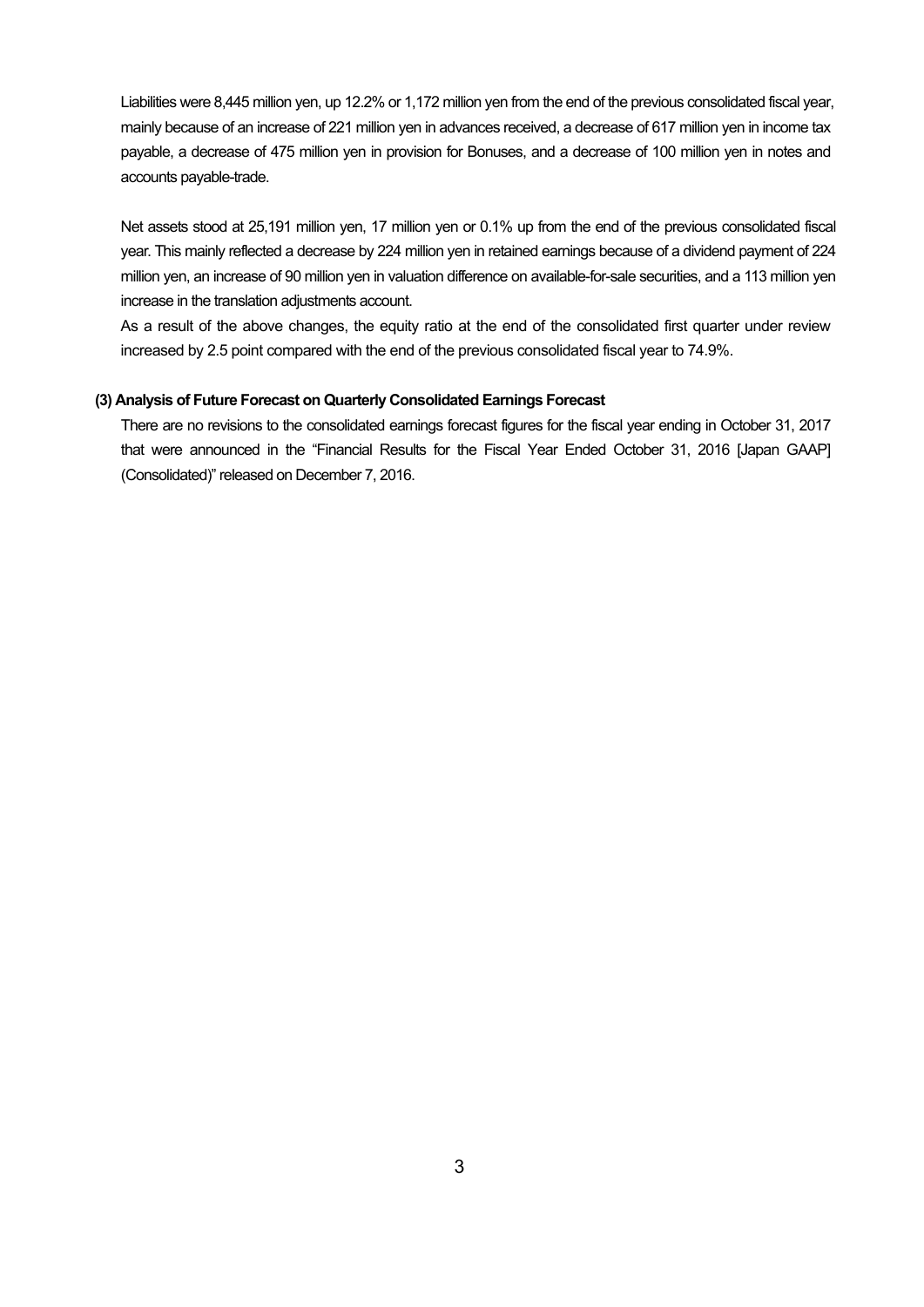#### **2. Matters Concerning Summary Information (Notes)**

- (1) Changes to material subsidiaries during the consolidated cumulative first quarter: There are no pertinent matters to report.
- (2) Application of special accounting method in the preparation of quarterly consolidated financial statements: There are no pertinent matters to report.
- (3) Changes in accounting principles, changes in accounting estimates and retrospective restatements:

Beginning from the first quarter consolidated accounting period, the Company has applied the *Implementation Guidance on Recoverability of Deferred Tax Assets* (Accounting Standards Board of Japan Financial Accounting Standards Implementation Guidance No. 26; referred to below as the *Recoverability Implementation Guidance*), and has partially revised the method of accounting treatment concerning the recoverability of deferred tax assets.

In applying the *Recoverability Implementation Guidance*, the Company has added the difference between the amount of deferred tax assets and deferred tax liabilities when it applied the provisions corresponding to paragraph 49 (3)  $(1)$ through ③ of the *Recoverability Implementation Guidance* at the beginning of the first quarter consolidated accounting period, and the amount of deferred tax assets and deferred tax liabilities at the end of the prior consolidated fiscal year, to retained earnings at the beginning of the first quarter consolidated accounting period, in accordance with the transitional treatment provided in paragraph (4) 49 of the *Recoverability Implementation Guidance*.

The effect of this change on the reported amount at the beginning of the first quarter consolidated accounting period is not material.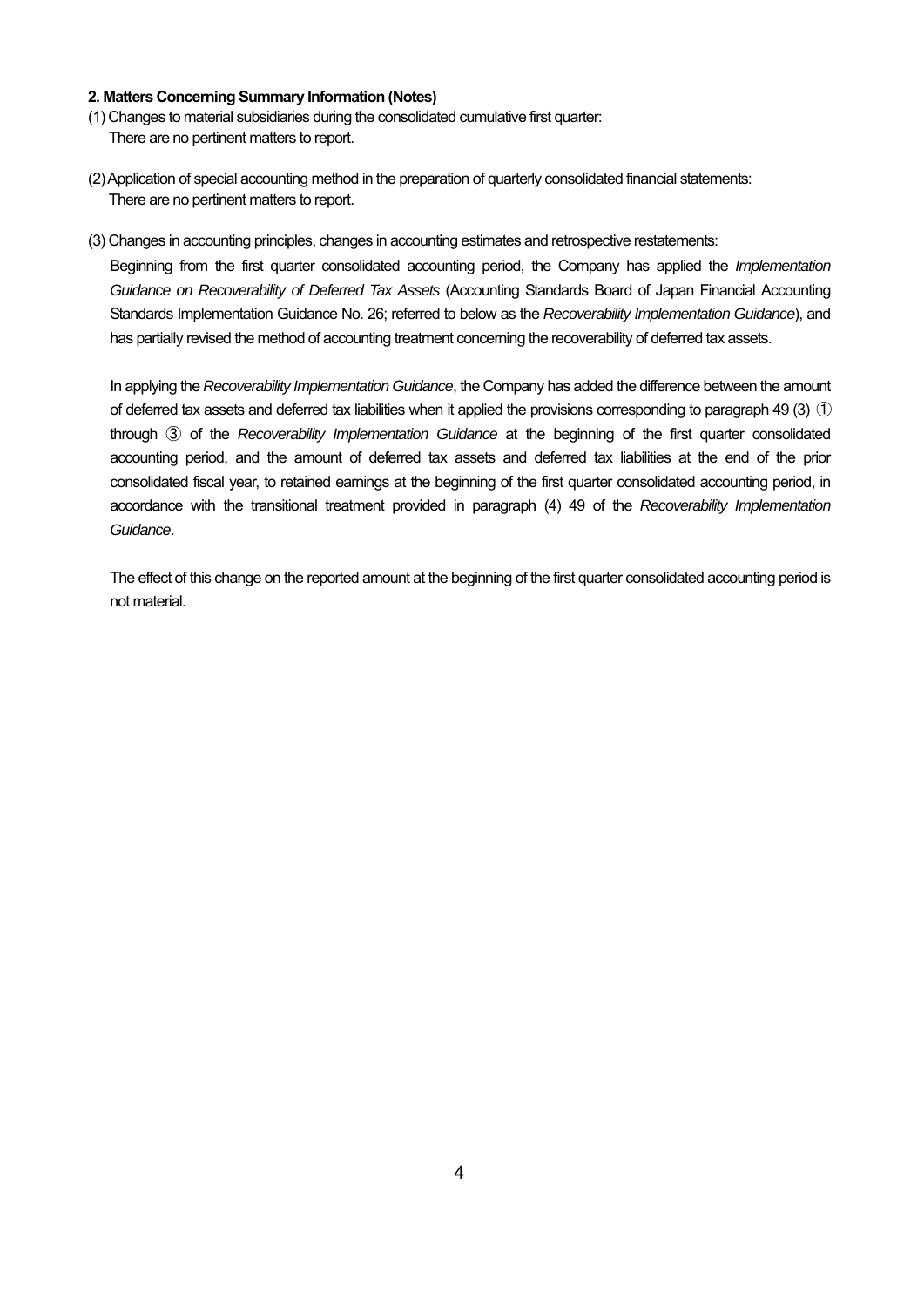## **3. Quarterly Consolidated Financial Statement**

**(1) Quarterly Consolidated Balance Sheets (First Quarter)** 

|                                                | (Thousands of Yen)          |                             |
|------------------------------------------------|-----------------------------|-----------------------------|
|                                                | <b>End of Previous Year</b> | <b>End of First Quarter</b> |
| <b>Assets</b>                                  | (October. 31, 2016)         | (January 31, 2017)          |
| <b>Current Assets</b>                          |                             |                             |
| Cash and Deposits                              | 8,056,223                   | 6,727,231                   |
| Notes and Accounts Receivable-Trade            | 11,618,030                  | 10,090,196                  |
| <b>Electronically Recorded Monetary Claims</b> | 1,702,590                   | 1,929,601                   |
| Merchandise and Finished Goods                 | 2,746,735                   | 3,223,218                   |
| <b>Work in Process</b>                         | 1,166,982                   | 1,853,851                   |
| <b>Raw Materials and Supplies</b>              | 595,198                     | 760,001                     |
| <b>Deferred Tax Assets</b>                     | 500,420                     | 422,765                     |
| <b>Others</b>                                  | 282,133                     | 176,008                     |
| Allowance for Doubtful Accounts                | $-4,645$                    | $-3,318$                    |
| <b>Total Current Assets</b>                    | 26,663,670                  | 25,179,556                  |
| <b>Noncurrent Assets</b>                       |                             |                             |
| Property, Plant and Equipment                  |                             |                             |
| <b>Buildings and Structures</b>                | 4,316,576                   | 4,401,235                   |
| <b>Accumulated Depreciation</b>                | $-1,592,835$                | $-1,627,860$                |
| <b>Buildings and Structures, Net</b>           | 2,723,740                   | 2,773,374                   |
| Machinery, Equipment and Vehicles              | 3,659,243                   | 3,841,080                   |
| <b>Accumulated Depreciation</b>                | $-3,215,574$                | $-3,328,142$                |
| Machinery, Equipment and Vehicles, Net         | 443,669                     | 512,937                     |
| Land                                           | 1,931,071                   | 1,932,079                   |
| Construction in progress                       | 96,763                      | 4,812                       |
| Others                                         | 983,261                     | 989,642                     |
| <b>Accumulated Depreciation</b>                | $-919,694$                  | $-931,338$                  |
| Others, Net                                    | 63,567                      | 58,304                      |
| <b>Total Property, Plant and Equipment</b>     | 5,258,812                   | 5,281,508                   |
| Intangible Assets                              | 304,807                     | 274,292                     |
| <b>Investments and Other Assets</b>            |                             |                             |
| <b>Investment Securities</b>                   | 1,149,211                   | 1,281,692                   |
| <b>Guarantee Deposits</b>                      | 89,809                      | 291,761                     |
| <b>Net Defined Benefit Assets</b>              | 1,242,576                   | 1,247,811                   |
| <b>Others</b>                                  | 110,849                     | 108,370                     |
| Allowance for Doubtful Accounts                | $-27,664$                   | $-27,425$                   |
| <b>Total Investments and Other Assets</b>      | 2,564,783                   | 2,902,210                   |
| <b>Total Noncurrent Assets</b>                 | 8,128,402                   | 8,458,011                   |
| <b>Total Assets</b>                            | 34,792,072                  | 33,637,567                  |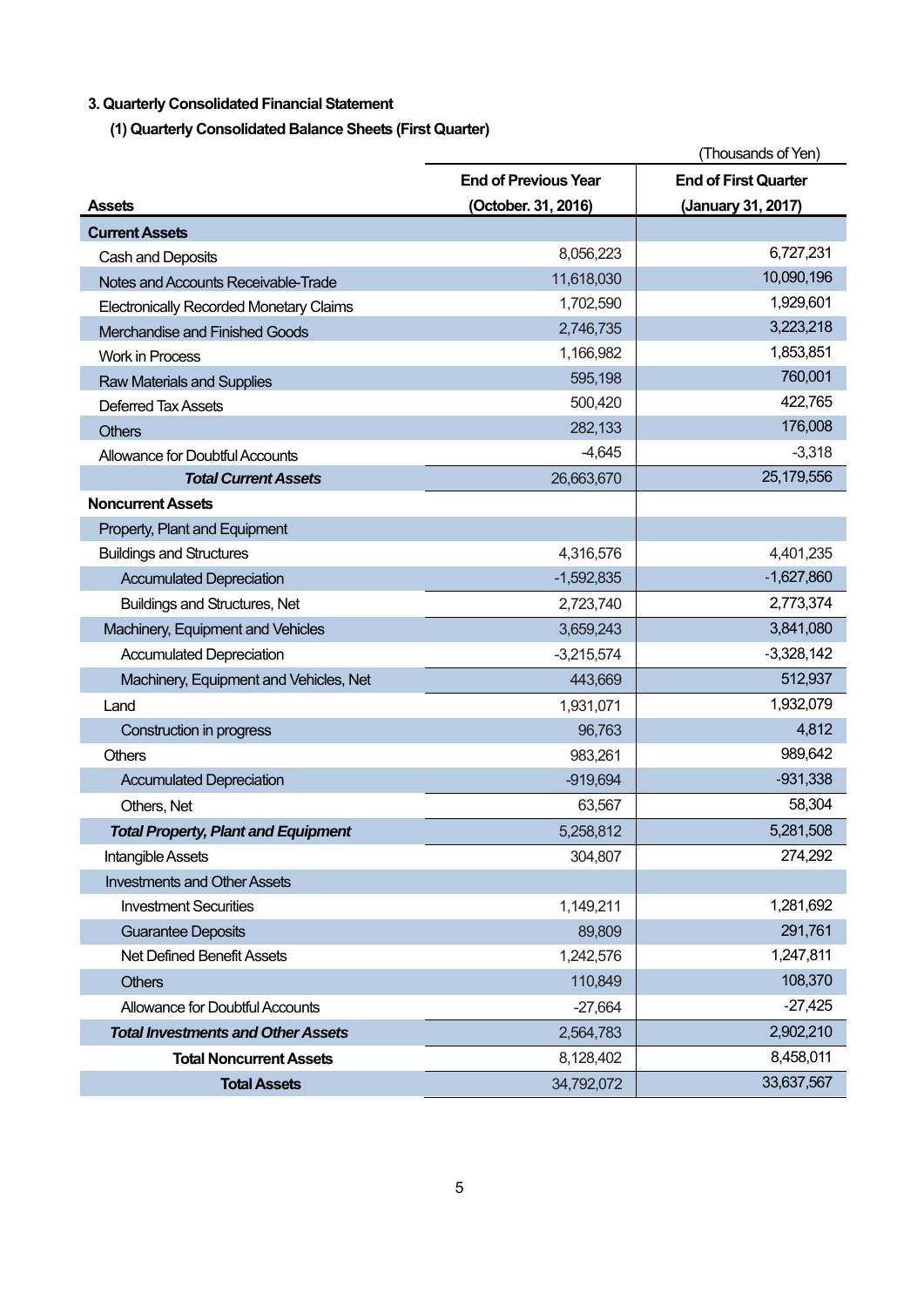|                                                                 | (Thousands of Yen)          |                             |  |
|-----------------------------------------------------------------|-----------------------------|-----------------------------|--|
|                                                                 | <b>End of Previous Year</b> | <b>End of First Quarter</b> |  |
| <b>Liabilities and Net Assets</b>                               | (October. 31, 2016)         | (January 31, 2017)          |  |
| <b>Liabilities</b>                                              |                             |                             |  |
| <b>Current Liabilities</b>                                      |                             |                             |  |
| Notes and Accounts Payable-Trade                                | 3,667,658                   | 3,567,566                   |  |
| <b>Electronically Recorded Monetary Debt</b>                    | 1,891,465                   | 1,855,342                   |  |
| <b>Accounts Payable-Others</b>                                  | 558,442                     | 558,612                     |  |
| Income Taxes Payable                                            | 632,403                     | 15,158                      |  |
| <b>Advances Received</b>                                        | 333,999                     | 555,455                     |  |
| <b>Provision for Bonuses</b>                                    | 802,914                     | 327,406                     |  |
| <b>Provision for Directors' Bonuses</b>                         | 50,352                      | 12,082                      |  |
| Allowance for Product Warranty                                  | 107,349                     | 102,045                     |  |
| <b>Others</b>                                                   | 424,583                     | 272,156                     |  |
| <b>Total Current Liabilities</b>                                | 8,469,170                   | 7,265,826                   |  |
| <b>Noncurrent Liabilities</b>                                   |                             |                             |  |
| <b>Provision for Directors' Retirement Benefits</b>             | 5,460                       | 5,460                       |  |
| <b>Net Defined Benefit Liabilities</b>                          | 56,135                      | 54,558                      |  |
| <b>Deferred Tax Liabilities</b>                                 | 1,087,402                   | 1,120,097                   |  |
| <b>Total Noncurrent Liabilities</b>                             | 1,148,998                   | 1,180,115                   |  |
| <b>Total Liabilities</b>                                        | 9,618,169                   | 8,445,941                   |  |
| <b>Net Assets</b>                                               |                             |                             |  |
| <b>Shareholders' Equity</b>                                     |                             |                             |  |
| <b>Capital Stock</b>                                            | 1,061,210                   | 1,061,210                   |  |
| <b>Capital Surplus</b>                                          | 1,483,410                   | 1,483,410                   |  |
| <b>Retained Earnings</b>                                        | 22,833,826                  | 22,609,352                  |  |
| <b>Treasury Stock</b>                                           | $-363,591$                  | $-363,876$                  |  |
| <b>Total Shareholders' Equity</b>                               | 25,014,855                  | 24,790,096                  |  |
| <b>Accumulated Other Comprehensive Income</b>                   |                             |                             |  |
| Valuation Difference on Available-for-Sale<br><b>Securities</b> | 299,418                     | 389,754                     |  |
| Deferred Gains or Losses on Hedges                              | $-17,813$                   | $-626$                      |  |
| Foreign Currency Translation Adjustment                         | 90,213                      | 203,462                     |  |
| <b>Total Adjustment on Net Defined Benefit</b>                  | $-212,770$                  | $-191,060$                  |  |
| <b>Total Accumulated Other Comprehensive Income</b>             | 159,048                     | 401,529                     |  |
| <b>Total Net Assets</b>                                         | 25,173,903                  | 25, 191, 625                |  |
| <b>Total Liabilities and Net Assets</b>                         | 34,792,072                  | 33,637,567                  |  |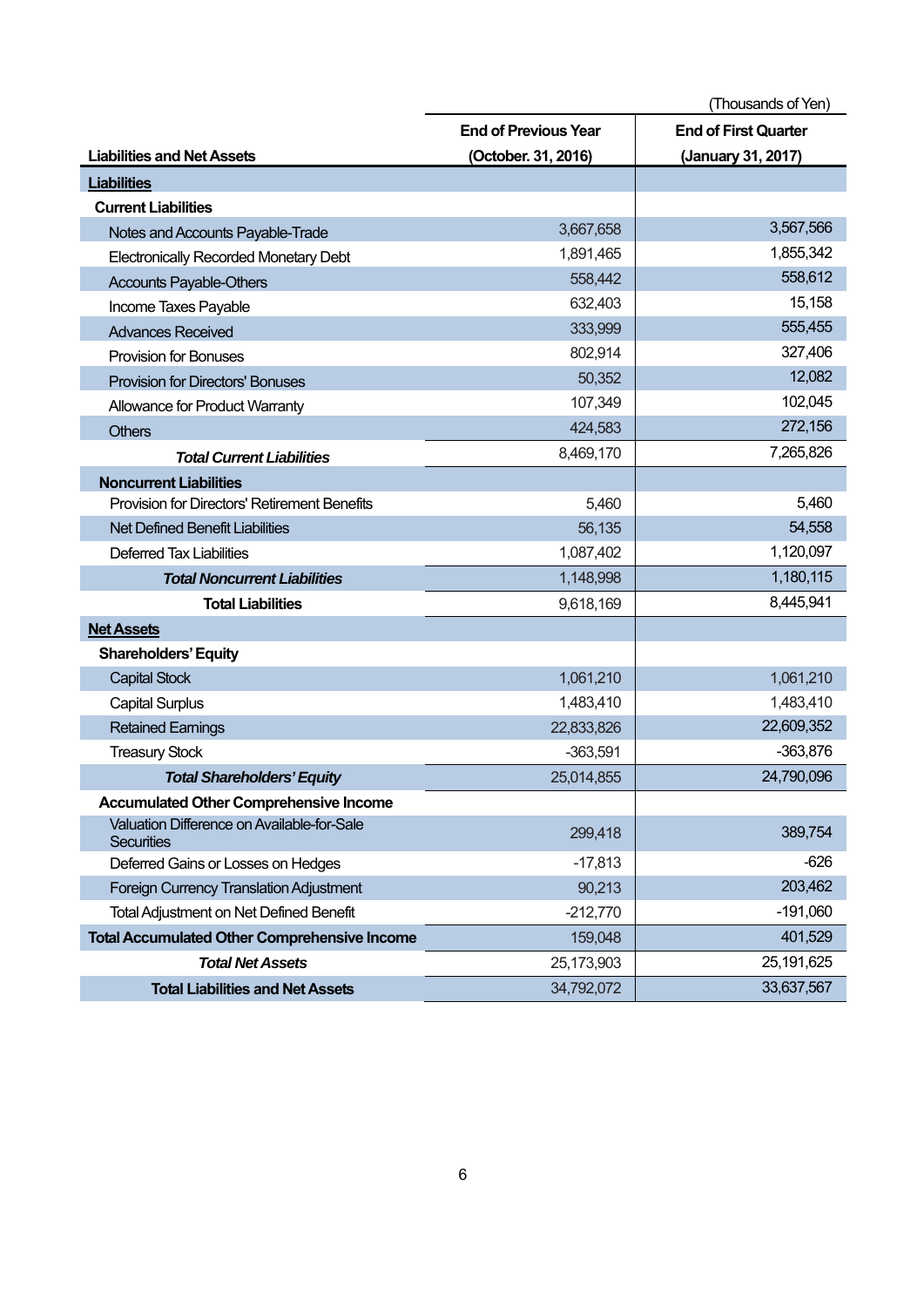**(2) Quarterly Consolidated Statements of Income & Quarterly Consolidated Statements of Comprehensive Income** 

**Quarterly Consolidated Statements of Income (First Quarter)** 

|                                                   | (Thousands of Yen)         |                            |  |
|---------------------------------------------------|----------------------------|----------------------------|--|
|                                                   | <b>First Quarter Ended</b> | <b>First Quarter Ended</b> |  |
|                                                   | <b>January 31, 2016</b>    | <b>January 31, 2017</b>    |  |
| <b>Net Sales</b>                                  | 8,912,467                  | 8,487,151                  |  |
| <b>Cost of Sales</b>                              | 7,280,715                  | 6,811,659                  |  |
| <b>Gross Profit</b>                               | 1,631,752                  | 1,675,491                  |  |
| Selling, General and Administrative Expenses      | 1,522,623                  | 1,597,538                  |  |
| <b>Operating Income</b>                           | 109,129                    | 77,953                     |  |
| <b>Non-Operating Income</b>                       |                            |                            |  |
| Interest Income                                   | 1,721                      | 271                        |  |
| Dividends Income                                  | 9,295                      | 8,096                      |  |
| <b>Rent Income</b>                                | 1,707                      | 1,707                      |  |
| <b>Others</b>                                     | 4,020                      | 4,802                      |  |
| <b>Total Non-Operating Income</b>                 | 16,745                     | 14,878                     |  |
| <b>Non-Operating Expenses</b>                     |                            |                            |  |
| <b>Interest Expenses</b>                          | 51                         | 4,453                      |  |
| <b>Commission Paid</b>                            | 756                        | 756                        |  |
| <b>Sales Discount</b>                             | 1,531                      | 1,465                      |  |
| Foreign Exchange Losses                           | 10,358                     | 26,191                     |  |
| <b>Others</b>                                     | 1,232                      | 829                        |  |
| <b>Total Non-Operating Expenses</b>               | 13,931                     | 33,696                     |  |
| <b>Ordinary Income</b>                            | 111,943                    | 59,135                     |  |
| Income before Income Taxes and Minority Interests | 111,943                    | 59,135                     |  |
| <b>Income Taxes-Current</b>                       | 7,325                      | 2,711                      |  |
| Income Taxes-Deferred                             | 75,362                     | 58,052                     |  |
| <b>Total Income Taxes</b>                         | 82,687                     | 60,763                     |  |
| Net Income or Net Loss (-)                        | 29,255                     | $-1,628$                   |  |
| <b>Net Income or Net Loss (-)</b>                 | 29,255                     | $-1,628$                   |  |
| <b>Attributable to Owners of the Parent</b>       |                            |                            |  |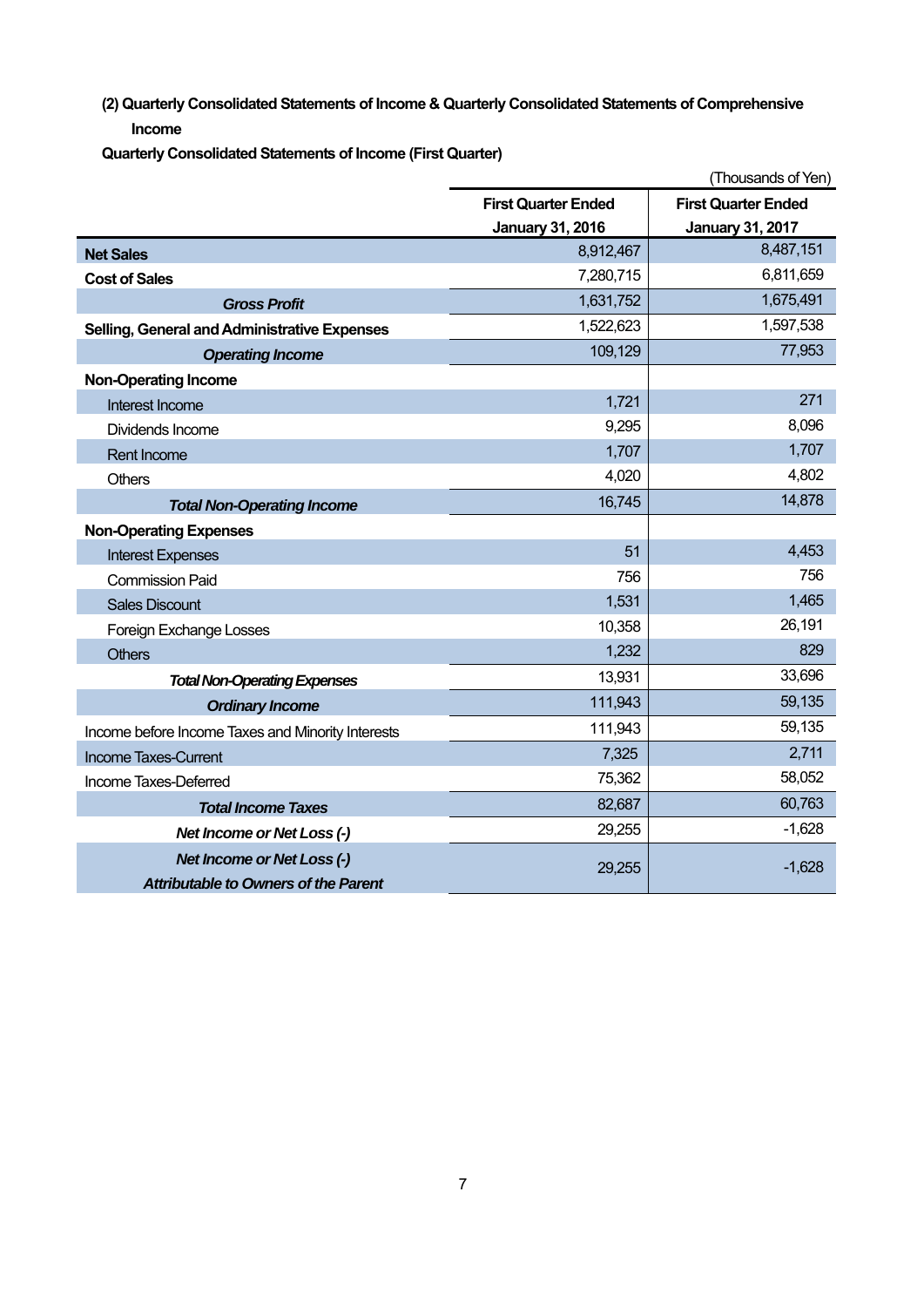## **Quarterly Consolidated Statements of Comprehensive Income (First Quarter)**

|                                                              |                            | (Thousands of Yen)         |
|--------------------------------------------------------------|----------------------------|----------------------------|
|                                                              | <b>First Quarter Ended</b> | <b>First Quarter Ended</b> |
|                                                              | <b>January 31, 2016</b>    | <b>January 31, 2017</b>    |
| <b>Net Income</b>                                            | 29,255                     | $-1,628$                   |
| Other Comprehensive Income                                   |                            |                            |
| Valuation Difference on Available-for-sale Securities        | $-58,999$                  | 90,335                     |
| Deferred Gains or Losses (-) on Hedges                       | -459                       | 17,187                     |
| <b>Foreign Currency Translation Adjustment</b>               | $-31,082$                  | 113,248                    |
| Net Defined Benefit                                          | 10,276                     | 21,710                     |
| <b>Total Other Comprehensive Income</b>                      | $-80,265$                  | 242,481                    |
| <b>Comprehensive Income</b>                                  | $-51,009$                  | 240,852                    |
| (Breakdown)                                                  |                            |                            |
| Comprehensive Income Attributable to Owners of the<br>Parent | $-51,009$                  | 240,852                    |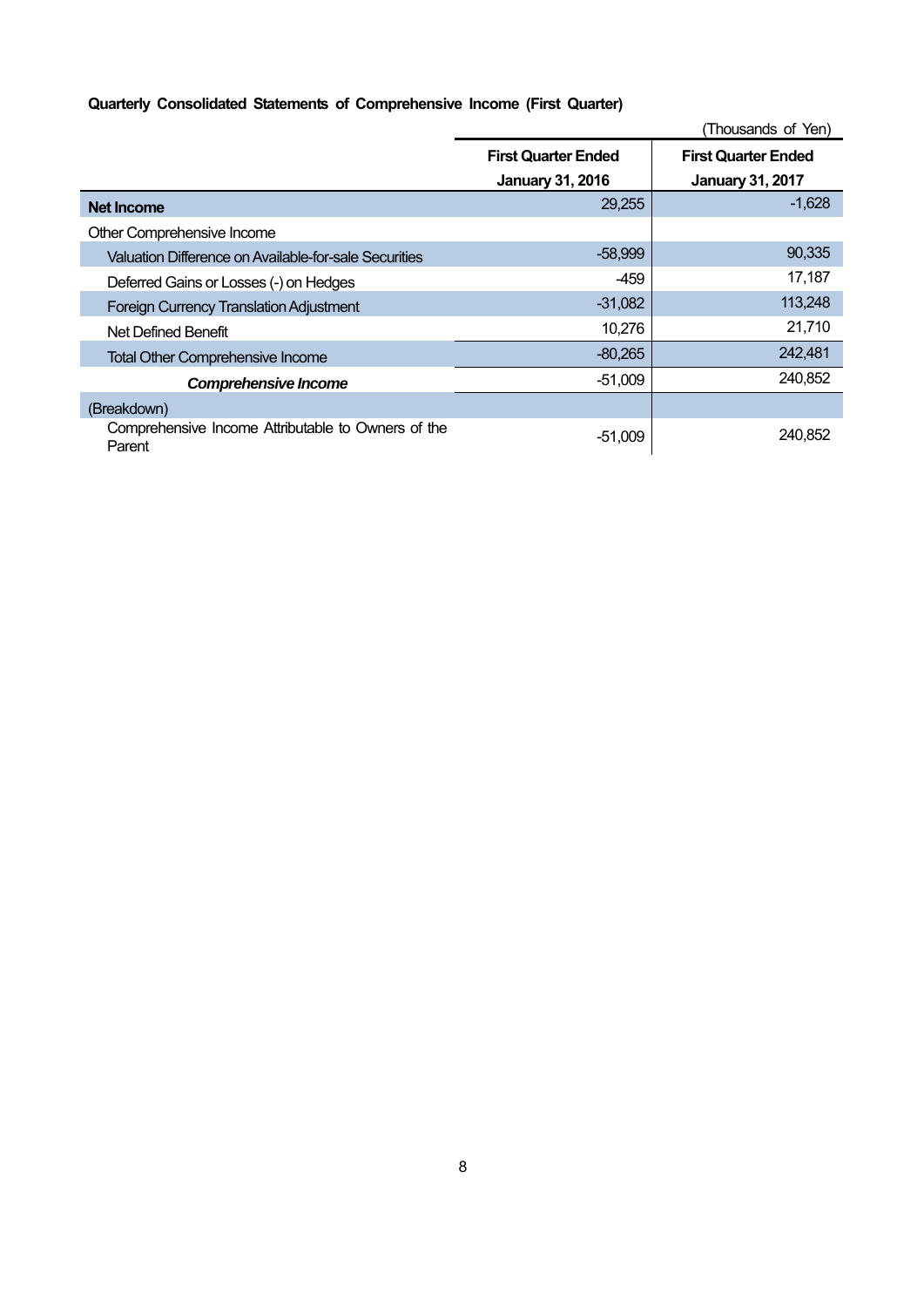## **(3) Notes on Quarterly Consolidated Financial Statements**

(Note for premise of going concern)

There are no pertinent matters to report.

(Notes for significant changes in shareholder's equity)

There are no pertinent matters to report.

(Segment Information, etc.)

## **First Quarter Ended January 31, 2016**

Information Pertaining to the Amount of Net Sales, Profit or Loss of Each Reporting Segment

| (Thousands of Yen)         |                       |                          |           |                    |  |
|----------------------------|-----------------------|--------------------------|-----------|--------------------|--|
|                            | Reported Segment      |                          |           |                    |  |
|                            | Machinery & Equipment | <b>Chemical Products</b> |           |                    |  |
|                            | <b>Business</b>       | <b>Business</b>          | Total     | <b>Grand Total</b> |  |
| <b>Net Sales</b>           |                       |                          |           |                    |  |
| Net Sales to Unaffiliated  |                       |                          |           |                    |  |
| <b>Customers</b>           | 1,307,719             | 7,604,748                | 8,912,467 | 8,912,467          |  |
| Internal Net Sales among   |                       |                          |           |                    |  |
| Segments or Amount         | ٠                     | -                        | -         |                    |  |
| <b>Transferred</b>         |                       |                          |           |                    |  |
| Total                      | 1,307,719             | 7,604,748                | 8,912,467 | 8,912,467          |  |
| Segment Profit or Loss (-) | $-277,117$            | 386,246                  | 109,129   | 109,129            |  |

(Note) The total amount of segment profit or loss is identical to the operating income reported on the Quarterly Consolidated Statements of Income.

## **First Quarter Ended January 31, 2017**

Information Pertaining to the Amount of Net Sales, Profit or Loss of Each Reporting Segment

|                            |                       |                          |           | (Thousands of Yen) |
|----------------------------|-----------------------|--------------------------|-----------|--------------------|
|                            | Reported Segment      |                          |           |                    |
|                            | Machinery & Equipment | <b>Chemical Products</b> |           |                    |
|                            | <b>Business</b>       | <b>Business</b>          | Total     | <b>Grand Total</b> |
| <b>Net Sales</b>           |                       |                          |           |                    |
| Net Sales to Unaffiliated  |                       |                          |           |                    |
| <b>Customers</b>           | 1,218,604             | 7,268,547                | 8,487,151 | 8,487,151          |
| Internal Net Sales among   |                       |                          |           |                    |
| Segments or Amount         | ۰                     | ۰                        |           |                    |
| <b>Transferred</b>         |                       |                          |           |                    |
| Total                      | 1,218,604             | 7,268,547                | 8,487,151 | 8,487,151          |
| Segment Profit or Loss (-) | $-310,641$            | 388,594                  | 77,953    | 77,953             |

(Note) The total amount of segment profit or loss is identical to the operating income reported on the Quarterly Consolidated Statements of Income